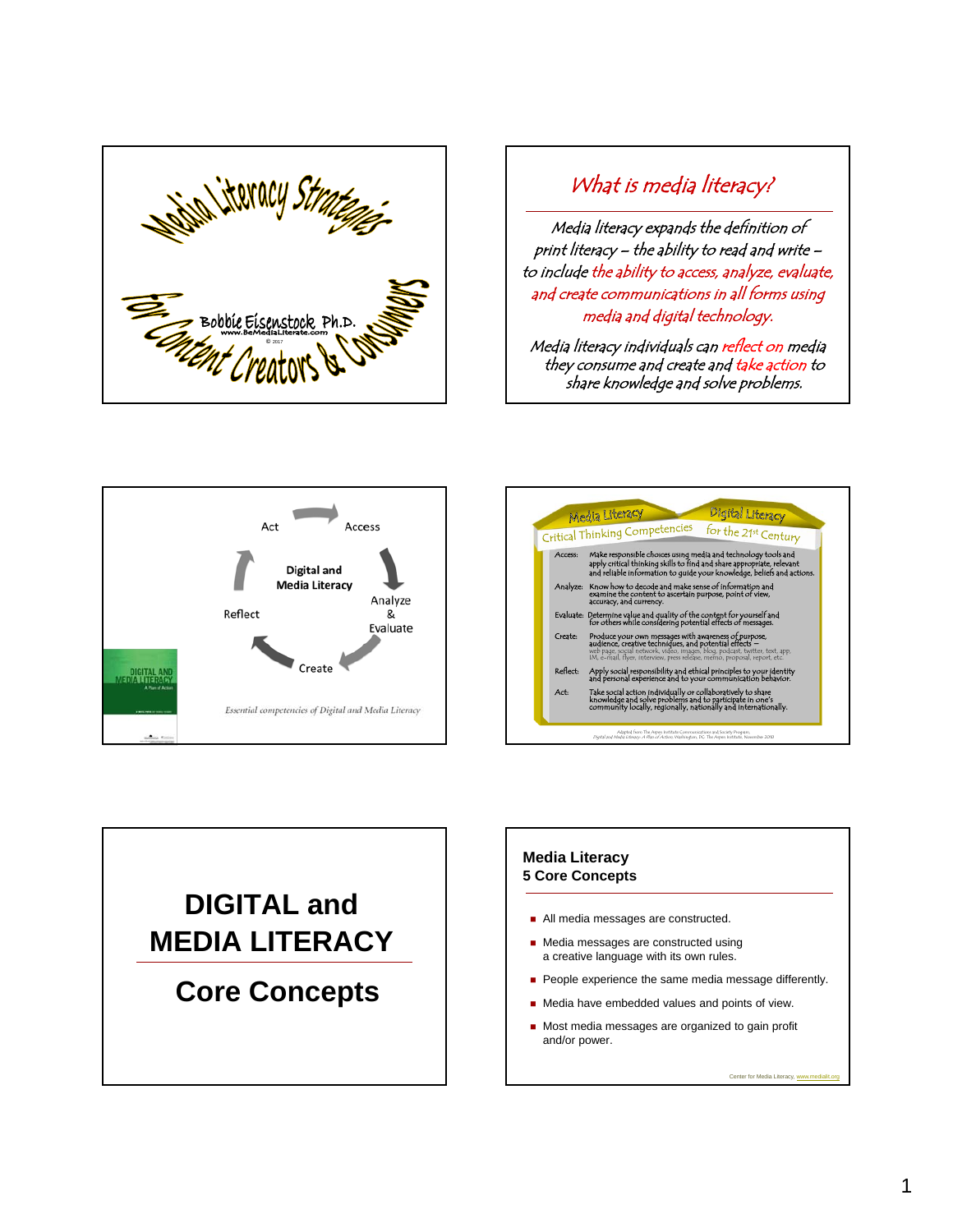# **DIGITAL and MEDIA LITERACY**

## 6 **Key Questions**

#### Media messages are constructed.

- **Who created this message?**
- Who wrote, edited, designed, produced, and distributed the message?
- How credible is the source? How do you know?
- When was it created, posted or shared? How do you know?
- Who is the target audience? How do you know?

Different people experience the same media message differently.

- **How might people understand this message differently?**
- What meaning might different people take away from the same message based on their individual skills, knowledge, beliefs, values, attitudes, and personal experiences?
	- *age, gender, sexual identity, education, income, race, ethnicity, religion, upbringing, politics, abilities or appearance, etc.*
- Who might benefit from this message? Who might be harmed?
- What does this message mean to you? How do you interpret it? How might it affect your knowledge, feelings, and actions or how you relate to other people?

Media messages are constructed using a creative language with its own rules.

- **What creative techniques are used to attract my attention?**
- Which medium, format, and techniques are used to create and distribute the message?
- Why are certain artistic, creative and/or technical features and formats used to communicate the message? What gets the audience's attention?
	- *headline size, photograph, color, font, layout, lighting, camera angle, sound effect, music, setting, subtitles, celebrity endorsement, digital retouching, animation, emoticom, acronym, clipart, chart, infographic, icon, logo, slang, slogan, selfie, "likes," hyperlinks, etc.*

Media have embedded values and points of view.

- **What values, lifestyles, and points of view are represented in this message? What is omitted that might be important?**
- Is there implicit race or gender bias communicated in the message?
- How might the techniques or format used to create the message affect its representation of real life – whether it is fact, opinion, satire, dramatization or something else?

#### Most media messages are organized to gain profit and/or power.

- **Why is this message being sent?**
- What is the purpose of the message  $-$  is it to inform, entertain, persuade and/or profit?
- To whom is our attention being sold? Who owns, profits from, and pays for the media message?
- How might the message serve a social, political, economic, historical or aesthetic function in society?
- How might it affect the democratic process?